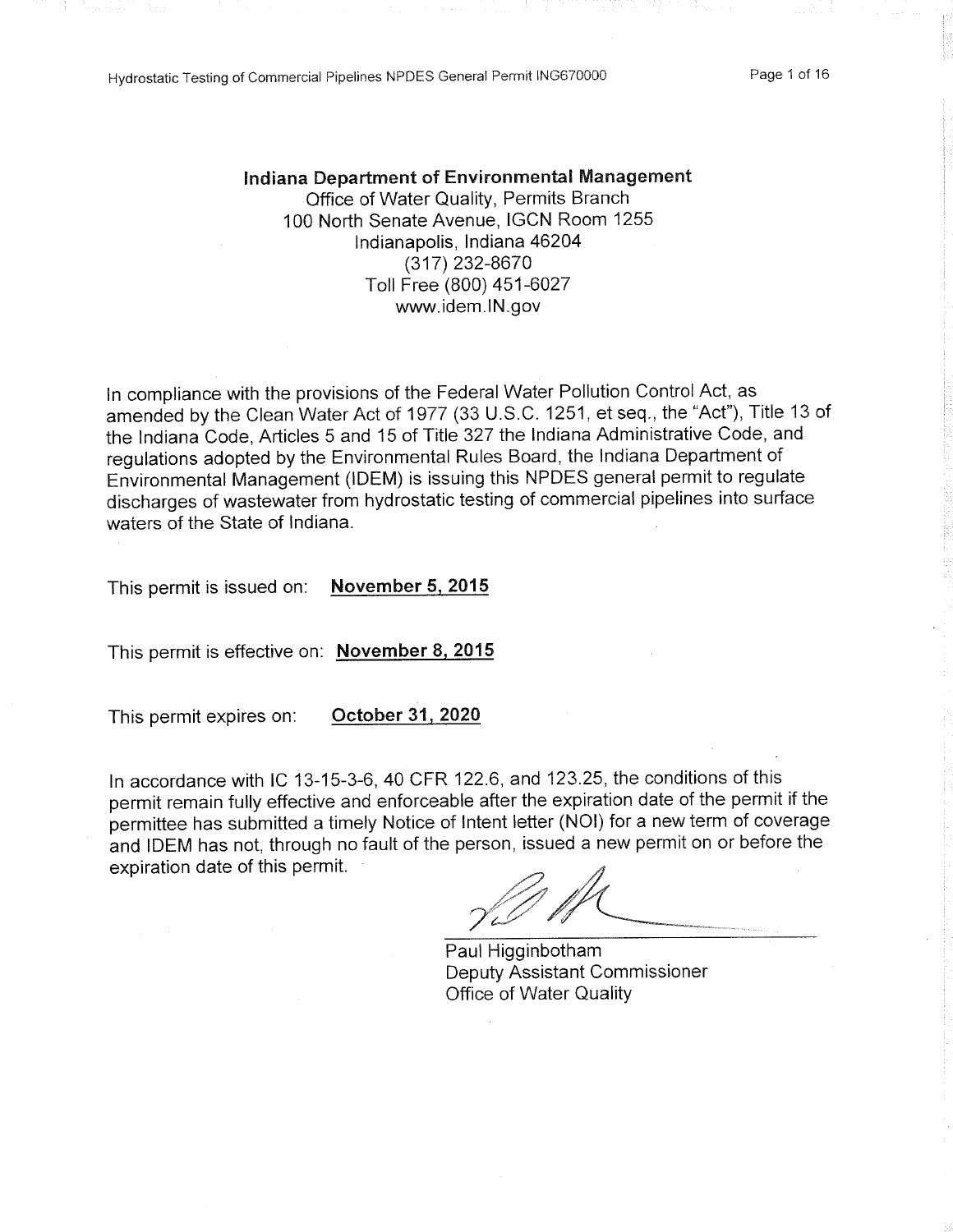$\mathcal{L}$ 

 $\bar{\mathcal{A}}$ 

# Table of Contents

|     | 1.1                                                                  |  |
|-----|----------------------------------------------------------------------|--|
|     | 1.2                                                                  |  |
|     | 1.3                                                                  |  |
|     | 1.4                                                                  |  |
|     |                                                                      |  |
| 2.1 |                                                                      |  |
| 2.2 |                                                                      |  |
|     |                                                                      |  |
| 3.1 |                                                                      |  |
| 3.2 |                                                                      |  |
| 3.3 |                                                                      |  |
| 3.4 |                                                                      |  |
| 3.5 |                                                                      |  |
| 3.6 |                                                                      |  |
| 3.7 |                                                                      |  |
| 3.8 | Reporting Effluent Data on the Federal Discharge Monitoring Reports9 |  |
| 3.9 |                                                                      |  |
|     | 3.10                                                                 |  |
|     |                                                                      |  |
| 4.1 |                                                                      |  |
| 4.2 |                                                                      |  |
|     | 4.3                                                                  |  |
| 4.4 |                                                                      |  |
|     |                                                                      |  |
|     |                                                                      |  |
| 6.1 |                                                                      |  |
| 6.2 |                                                                      |  |
| 6.3 |                                                                      |  |
| 6.4 |                                                                      |  |
| 6.5 |                                                                      |  |
| 6.6 |                                                                      |  |
| 6.7 |                                                                      |  |
| 6.8 |                                                                      |  |
| 6.9 |                                                                      |  |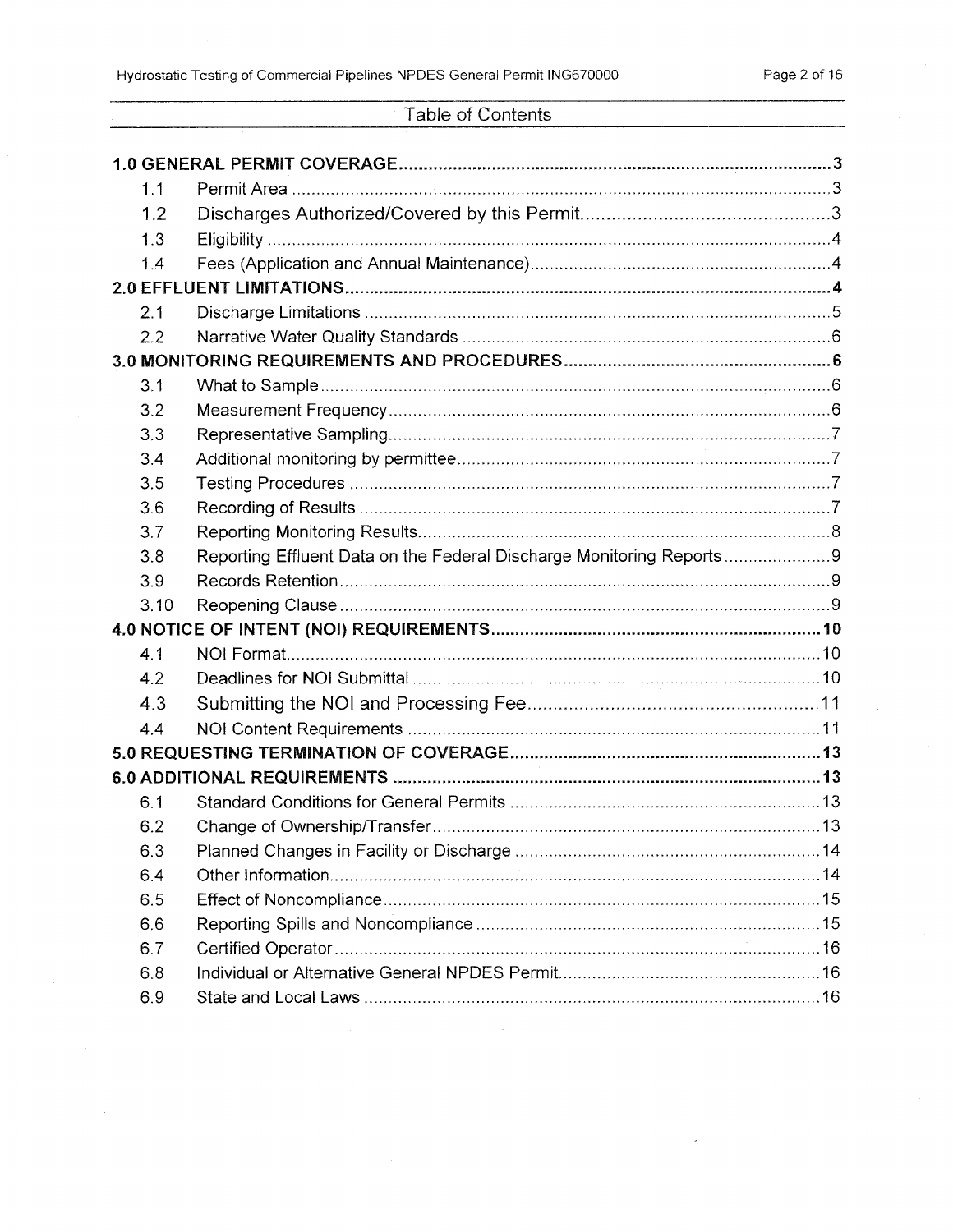# **Table of Contents**

| 1.1  |                                                                        |  |
|------|------------------------------------------------------------------------|--|
| 1.2  |                                                                        |  |
| 1.3  |                                                                        |  |
| 1.4  |                                                                        |  |
|      |                                                                        |  |
| 2.1  |                                                                        |  |
| 2.2  |                                                                        |  |
|      |                                                                        |  |
| 3.1  |                                                                        |  |
| 3.2  |                                                                        |  |
| 3.3  |                                                                        |  |
| 3.4  |                                                                        |  |
| 3.5  |                                                                        |  |
| 3.6  |                                                                        |  |
| 3.7  |                                                                        |  |
| 3.8  | Reporting Effluent Data on the Federal Discharge Monitoring Reports  9 |  |
| 3.9  |                                                                        |  |
| 3.10 |                                                                        |  |
|      |                                                                        |  |
| 4.1  |                                                                        |  |
| 4.2  |                                                                        |  |
| 4.3  |                                                                        |  |
| 4.4  |                                                                        |  |
|      |                                                                        |  |
|      |                                                                        |  |
| 6.1  |                                                                        |  |
| 6.2  |                                                                        |  |
| 6.3  |                                                                        |  |
| 6.4  |                                                                        |  |
| 6.5  |                                                                        |  |
| 6.6  |                                                                        |  |
| 6.7  |                                                                        |  |
| 6.8  |                                                                        |  |
| 6.9  |                                                                        |  |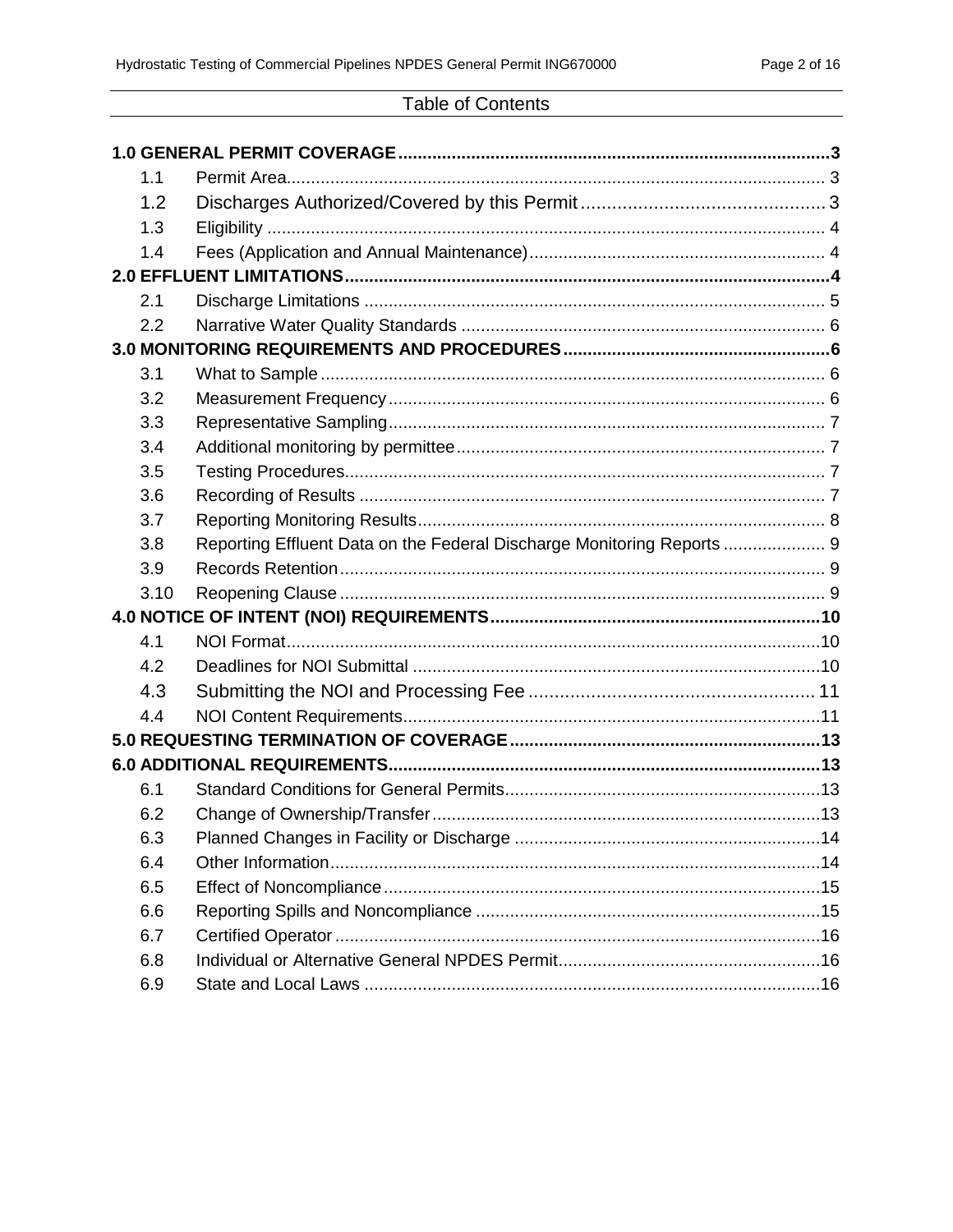# <span id="page-3-0"></span>**1.0 GENERAL PERMIT COVERAGE**

## <span id="page-3-1"></span>1.1 Permit Area

This hydrostatic test water general permit covers all areas of the State of Indiana.

#### <span id="page-3-2"></span>1.2 Discharges Authorized/Covered by this Permit

This general permit covers any new or existing discharges of hydrostatic test water from commercial pipelines to surface waters of the State of Indiana. It authorizes discharges from hydrostatic testing of commercial pipelines and flowlines which are used for the transportation of natural gas, crude oil, and liquid or gaseous petroleum hydrocarbons. These discharges will henceforth in this permit be described as hydrostatic test water.

This general permit serves as a National Pollutant Discharge Elimination System (NPDES) general permit and is issued to be effective for a maximum term of five (5) years. In order to obtain authorization to discharge under this permit, a person must submit an NOI pursuant to Section 4.0. The Commissioner may grant or deny coverage under this permit or require an application for an individual permit.

Except as provided in Section 1.3, when a Notice of Intent (NOI) is submitted as set forth in Section 4.0 below, a facility is permitted to discharge hydrostatic test water to surface waters of the state in accordance with the terms of this general permit. This authorization to discharge shall become effective upon receipt of notification of inclusion/coverage by the Commissioner. Any discharges of hydrostatic test water to a surface water of the state that are not permitted under this general permit or by an individual permit are unlawful.

Permittees who are granted general permit coverage will remain covered under this permit until the earliest of the following:

- a) The permittee receives authorization for coverage under a reissued or replacement version of this permit; or
- b) IDEM's receipt of the permittee's submittal of a Notice of Termination (see Section 5.0); or
- c) Issuance or modification of an individual permit for the discharges covered by this general permit; or
- d) A final decision by IDEM either to revoke or to not reissue this general permit, at which time IDEM will identify a reasonable time period for covered dischargers to seek coverage under an alternative general permit or an individual permit. Coverage under this permit will terminate at the end of this identified time period.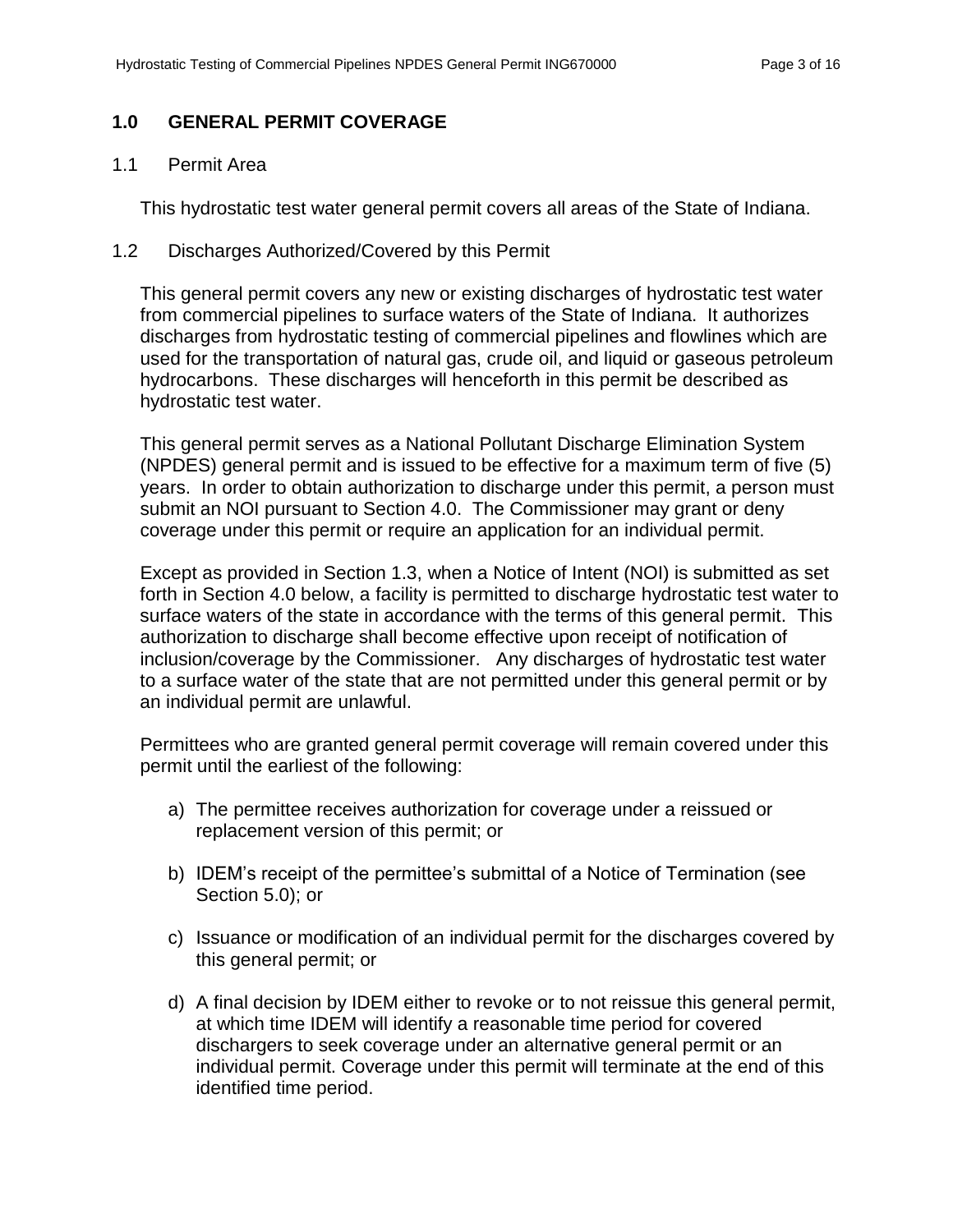## <span id="page-4-0"></span>1.3 Eligibility

- a) This general permit covers discharges of hydrostatic test water from commercial pipelines to surface waters of the state, except as limited in paragraph b below.
- b) The following discharges of hydrostatic test water are not authorized by this permit:
	- 1) direct discharges into waters that are designated as an Outstanding National Resource Water (ONRW) defined at IC 13-11-2-149.5 or an Outstanding State Resource Water (OSRW) defined at IC 13-11-2-149.6 and listed at 327 IAC 2-1.3-3(d);
	- 2) discharges to a receiving stream when the discharge results in an increase in the ambient concentration of a pollutant which contributes to the impairment of the receiving stream for that pollutant as identified on the current 303(d) list of impaired waters;
	- 3) discharges containing water treatment additives (WTAs) which have not received prior written approval from IDEM for the specific additive, use, and dosage at the particular site for which the Notice of Intent (NOI) is submitted; and
	- 4) discharges resulting from the cleaning of tanks and/or pipelines.

#### <span id="page-4-1"></span>1.4 Fees (Application and Annual Maintenance)

Any person who seeks coverage under this general permit is required to remit an application fee with the Notice of Intent (NOI) in accordance with IC 13-18-20-12. Pursuant to the statute, this fee is required for a new NOI submittal, renewals, and modification requests, including transfers of coverage requested under Section 6.2 and any planned facility changes referenced in Section 6.3 of this permit that would result in the need for an NOI. Persons covered by this general permit are also required by IC 13-18-20 to remit annual operating fees to IDEM for as long as coverage continues. Coverage under this general permit may be revoked for nonpayment of applicable fees as set forth in IC 13-18-20.

# <span id="page-4-2"></span>**2.0 EFFLUENT LIMITATIONS**

All permittees must control discharges as necessary to meet numeric and narrative water quality standards in the receiving water for any discharges authorized by this permit, with compliance required upon beginning such a discharge.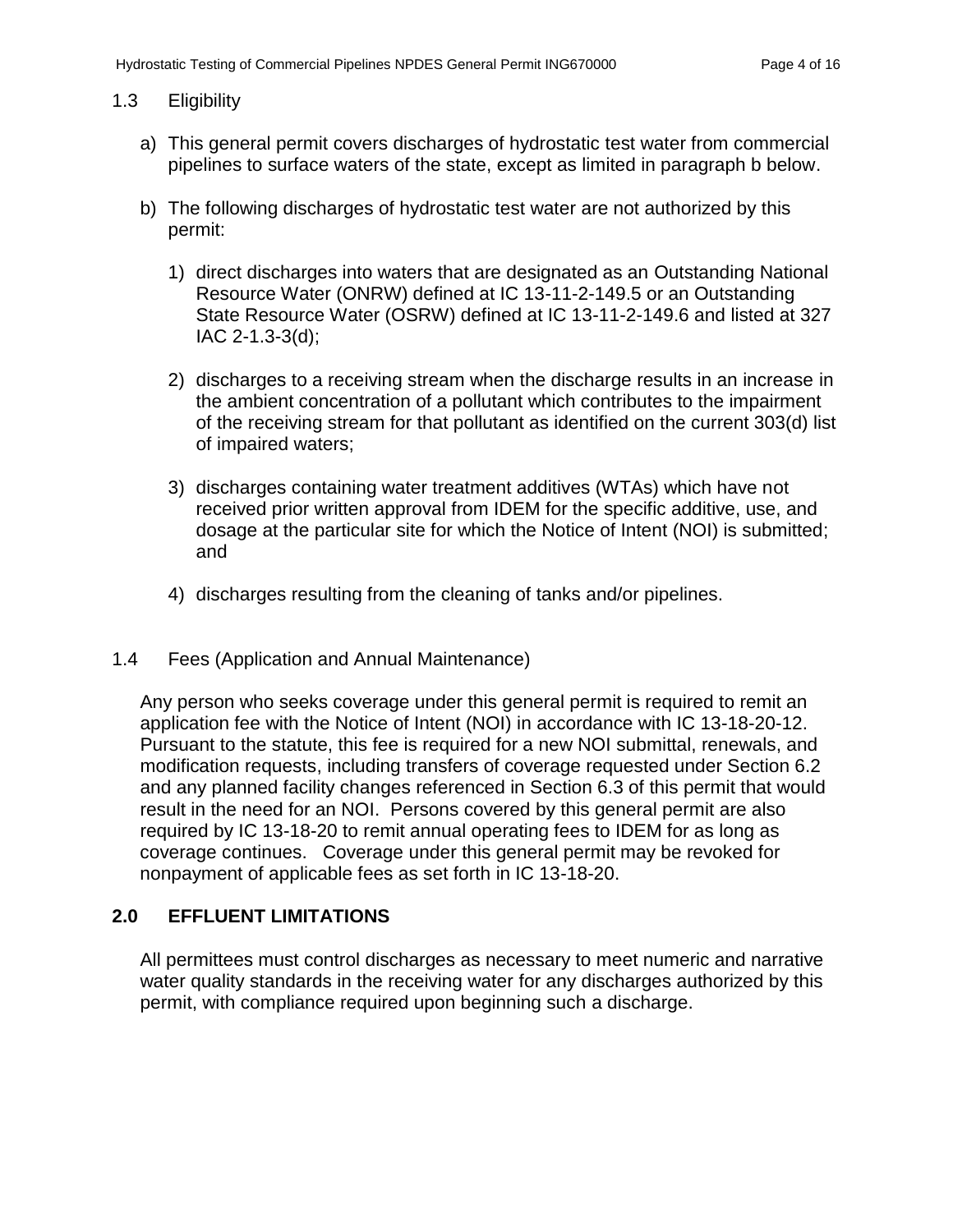# <span id="page-5-0"></span>2.1 Discharge Limitations

| apie                                              |                           |                  |                |                                 |                  |              |                                |                             |
|---------------------------------------------------|---------------------------|------------------|----------------|---------------------------------|------------------|--------------|--------------------------------|-----------------------------|
|                                                   | Quantity or Loading       |                  |                | <b>Quality or Concentration</b> |                  |              | <b>Monitoring Requirements</b> |                             |
| Parameter                                         | <b>Monthly</b><br>average | Daily<br>maximum | <b>Units</b>   | Monthly<br>average              | Daily<br>maximum | <b>Units</b> | Measurement<br>frequency       | Sample type                 |
| Flow[1]                                           | Report                    | Report           | <b>MGD</b>     |                                 |                  |              | Daily                          | 24 Hr. Total                |
| <b>Total Flow</b>                                 |                           | Report           | Mgal/<br>month |                                 |                  |              | 1 x monthly                    | Cumulative<br>monthly total |
| <b>TSS</b>                                        |                           |                  |                |                                 | 45               | mq/l         | Daily                          | Grab <sup>[2]</sup>         |
| Oil and grease                                    |                           |                  |                |                                 | 15               | mg/l         | Daily                          | Grab <sup>[2]</sup>         |
| <b>Total Residual</b><br>Chlorine (TRC)<br>[3][4] |                           |                  |                |                                 | 0.02             | mq/l         | Daily                          | Grab <sup>[2]</sup>         |

 $T = Ll = 4$ 

# Table 2

|           | <b>Quality or Concentration</b> |               |       | <b>Monitoring Requirements</b> |             |  |
|-----------|---------------------------------|---------------|-------|--------------------------------|-------------|--|
| Parameter | Daily minimum                   | Daily maximum | Jnits | Measurement<br>treauency       | Sample type |  |
| рH        | 6.0                             | 9.0           | s.u.  | Daily                          | Grab        |  |

- [1] Measurement of flow is required. The discharge flow volume may be estimated by calculating the volume of water which can be contained in the section of pipeline being tested.
- [2] Grab samples shall be taken of the hydrostatic test water being discharged as it leaves the pipeline being tested or after receiving treatment at the beginning and at the end of the discharge and two (2) times during the discharge at evenly spaced time intervals. All of the grab samples shall be combined into one (1) composite sample at the end of the test period for analysis.
- [3] The effluent limitation for Total Residual Chlorine (TRC) shall apply whenever chlorinated intake water is used to hydrostatically test pipelines. For any months in which chlorinated intake water is not used for hydrostatically testing, the permittee shall be allowed to report "n/a" on the Discharge Monitoring Report (DMR) for this parameter. The permittee is not authorized to add chlorine to treat the source water as part of this general permit.
- [4]The daily maximum water quality based effluent limit (WQBEL) for chlorine is greater than or equal to the limit of detection (LOD) but less than the limit of quantitation (LOQ) as defined below which is specified in the permit. Compliance with the daily maximum limit will be demonstrated if the observed effluent concentrations are less than the LOQ.

| Parameter            | <b>Test Method</b>     | LOD                        | LOQ                      |
|----------------------|------------------------|----------------------------|--------------------------|
| Chlorine<br>Chlorine | 4500-CI-D<br>4500-CI-E | $0.02$ mg/l<br>$0.02$ mg/l | $0.06$ mg/<br>$0.06$ mg/ |
| Chlorine             | 4500-CI-G              | $0.02$ mg/l                | $0.06$ mg/               |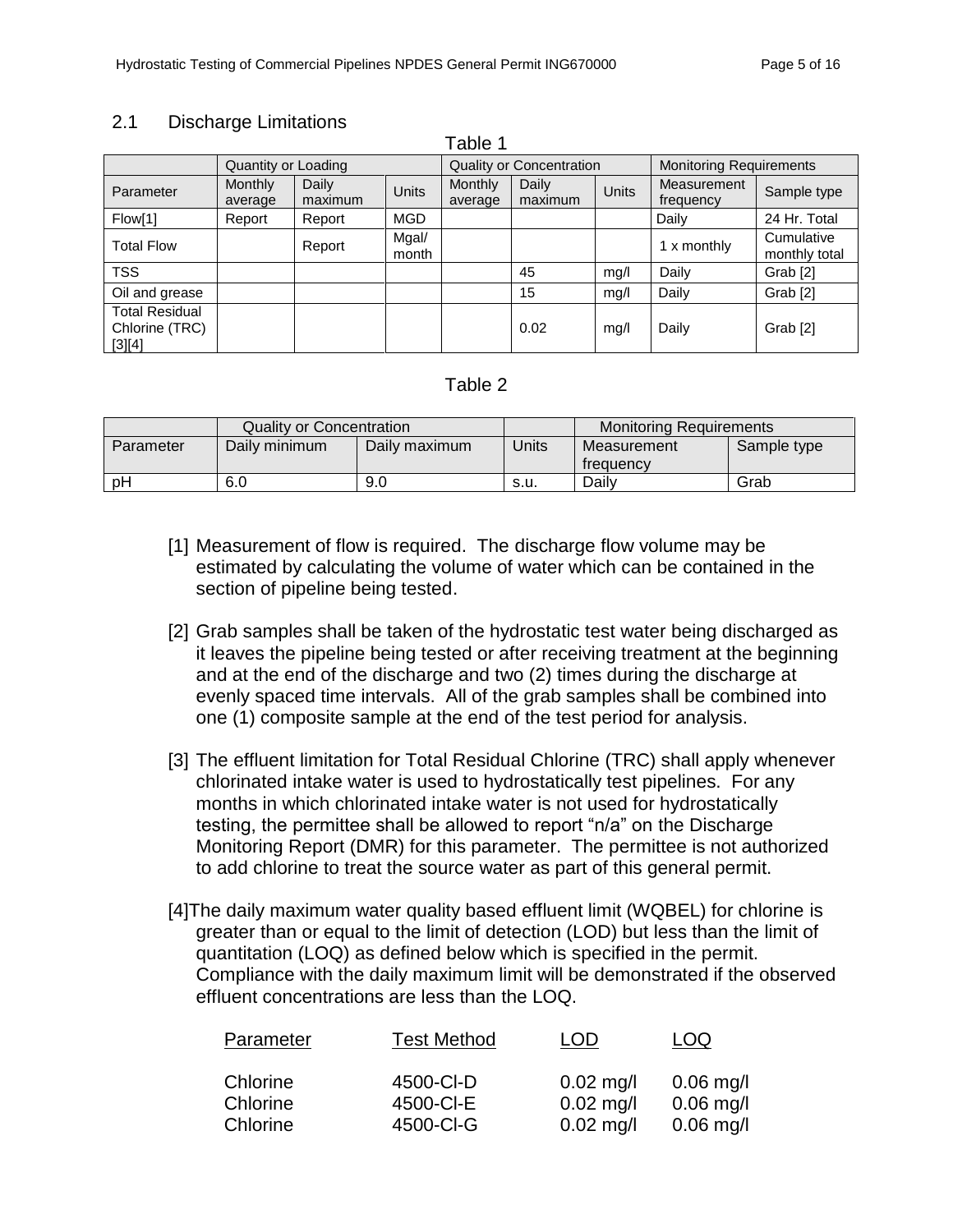# Case-Specific LOD/LOQ

The permittee may determine a case-specific LOD or LOQ using the analytical method specified above, or any other test method which is approved by the Commissioner prior to use. The LOD shall be derived by the procedure specified for method detection limits contained in 40 CFR Part 136, Appendix B, and the LOQ shall be set equal to 3.18 times the LOD. Other methods may be used if first approved by the Commissioner.

- <span id="page-6-0"></span>2.2 Narrative Water Quality Standards
	- a) The discharge shall not contain substances, materials, floating debris, oil, scum, or other pollutants that will settle to form putrescent or otherwise objectionable deposits;
	- b) The discharge shall not contain substances that are in amounts sufficient to be unsightly or deleterious;
	- c) The discharge shall not contain oil or other substances that produce color, visible oil sheen, odor, or other conditions in such degree as to create a nuisance;
	- d) The discharge shall not contain substances which are in amounts sufficient to be acutely toxic to, or to otherwise severely injure or kill aquatic life, other animals, plants, or humans;
	- e) The discharge shall not contain substances which are in concentrations or combinations that will cause or contribute to the growth of aquatic plants or algae to such a degree as to create a nuisance, be unsightly, or otherwise impair the designated uses.

# <span id="page-6-1"></span>**3.0 MONITORING REQUIREMENTS AND PROCEDURES**

<span id="page-6-2"></span>3.1 What to Sample

Samples shall be taken in accordance with the sample type specified in Section 2.1 of this general permit. The Commissioner may require the permittee to sample for additional parameters. When this becomes the case, the permittee shall be notified in writing and given the reasons for the additional sampling requirement.

# <span id="page-6-3"></span>3.2 Measurement Frequency

Measurement frequency of each parameter is identified in Section 2.1 above. The Commissioner may require the permittee to conduct more frequent measurement of one or more of these parameters. When this becomes the case, the permittee shall be notified in writing and given the reasons for the more frequent sampling requirement.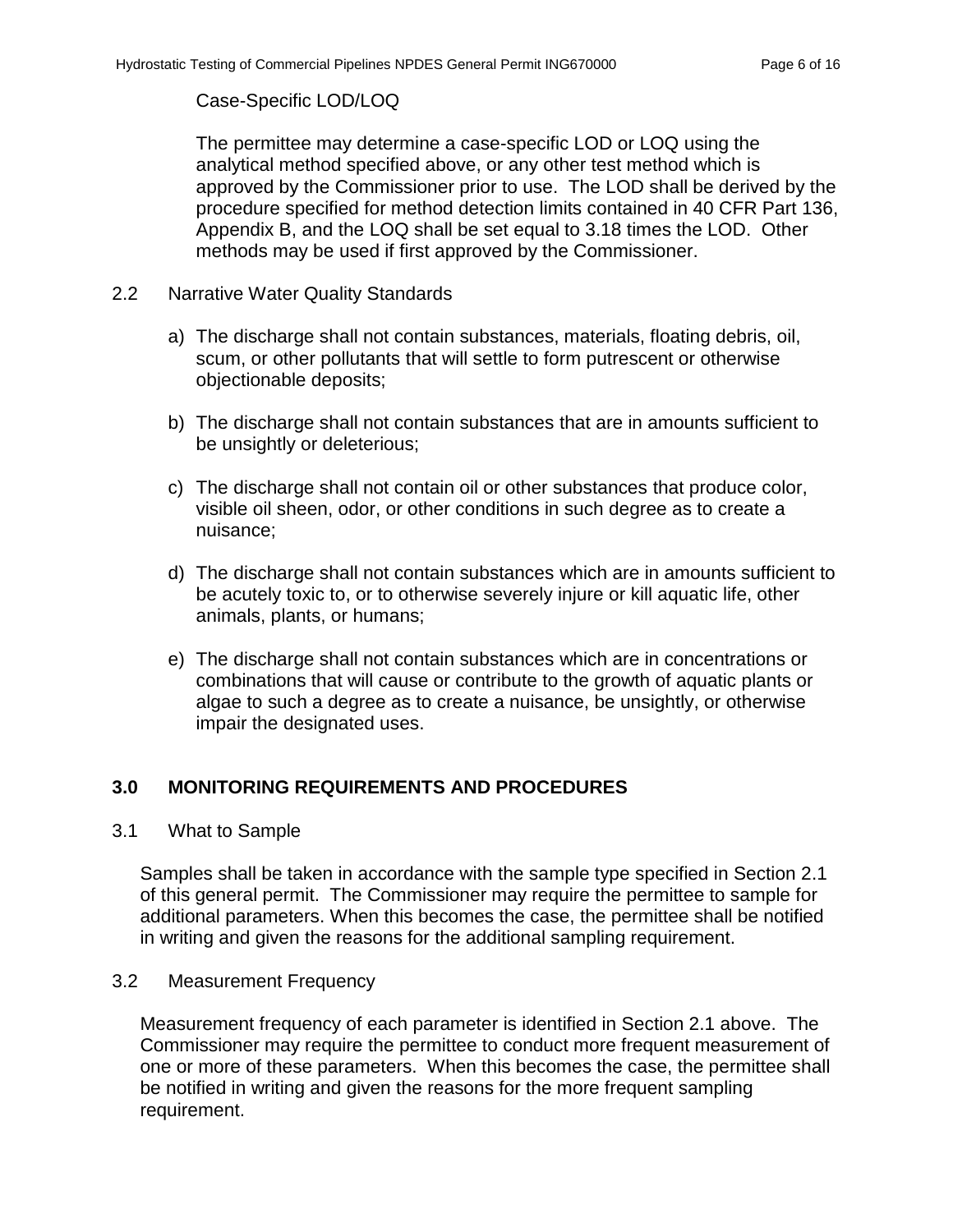### <span id="page-7-0"></span>3.3 Representative Sampling

<span id="page-7-1"></span>Samples and measurements taken in compliance with the monitoring requirements specified above shall be representative of the volume and nature of discharges of hydrostatic test water. The samples and measurements shall be taken prior to mixing with any other waters and prior to discharging to the receiving stream.

### 3.4 Additional monitoring by permittee

When the permittee monitors any pollutant at the location(s) designated herein more frequently than required by this permit, using approved analytical methods as specified in section 3.5 below, the results of this monitoring shall be included in the calculation and reporting of the values required in the monthly Discharge Monitoring Report (DMR). Such increased frequency shall also be indicated. Other monitoring data not specifically required in this permit (such as internal process or internal waste stream data) which is collected by or for the permittee need not be submitted unless requested by the Commissioner.

## <span id="page-7-2"></span>3.5 Testing Procedures

The analytical and sampling methods used shall conform to the current version of 40 CFR 136. Multiple editions of Standard Methods for the Examination of Water and Wastewater are currently approved for most methods however, 40 CFR Part 136 should be checked to ascertain that a particular method is approved for a particular analyte. The approved methods may be included in the texts listed below. However, different but equivalent methods are allowable when they receive the prior written approval of the Commissioner.

- a) Standard Methods for the Examination of Water and Wastewater, 18<sup>th</sup>, 19<sup>th</sup>, or 20<sup>th</sup> Editions, 1992, 1995, or 1998, American Public Health Association, Washington, D.C. 20005.
- b) A.S.T.M. Standards, Parts 23, Water; Atmosphere Analysis, 1972 American Society for Testing and Materials, Philadelphia, PA 19103.
- c) Methods for Chemical Analysis of Water and Wastes, June 1974, Revised, March 1983, Environmental Protection Agency, Water Quality Office, Analytical Quality Control Laboratory, 1014 Broadway, Cincinnati, OH 45202.
- <span id="page-7-3"></span>3.6 Recording of Results

For each measurement or sample taken pursuant to the requirements of this general permit, the discharger shall record the following information:

- a) the place (outfall number), date, and time of sampling;
- b) the person(s) who performed the sampling or measurements;
- c) the dates and times the analyses were performed;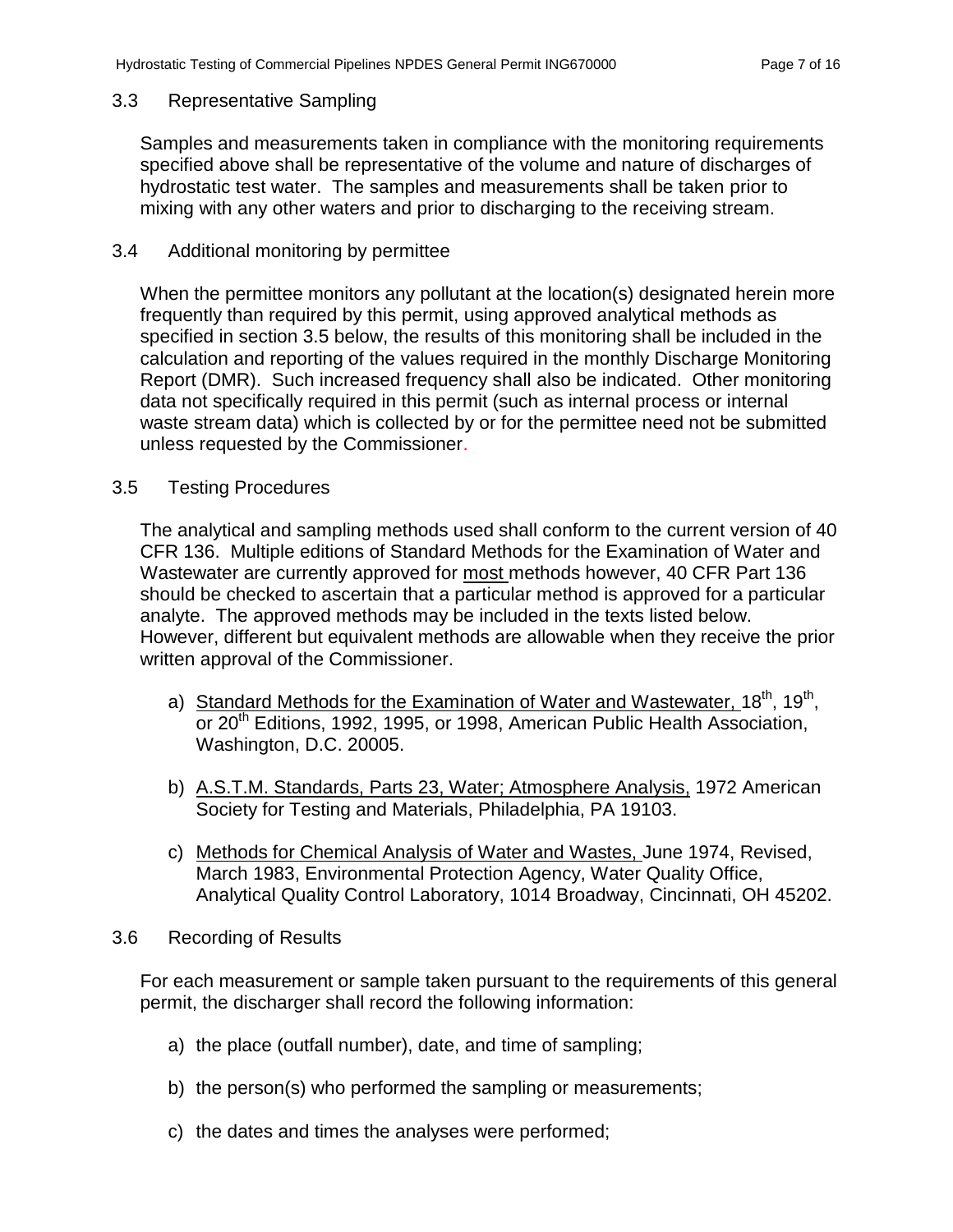- d) the person(s) and laboratory who performed the analyses;
- e) the analytical techniques or methods used; and
- f) the results of all required analyses and measurements.
- <span id="page-8-0"></span>3.7 Reporting Monitoring Results
	- a) The permittee shall submit complete federal discharge monitoring reports (DMRs) and state monthly monitoring reports (MMRs) to the Commissioner containing results obtained during the previous monitoring period which shall be submitted no later than the  $28<sup>th</sup>$  day of the month following each completed monitoring period. The first report shall be submitted by the  $28<sup>th</sup>$  day of the month following the first completed monitoring period.
	- b) Forms that were not issued by IDEM must receive approval by IDEM before they may be used.
	- c) DMRs must be signed and certified by a responsible corporate officer, or a general partner or the sole proprietor, or a principal municipal executive officer or ranking elected official, or his or her duly authorized representative. Such authorization must be submitted in writing and must explain the duties and responsibilities of the authorized representative.
	- d) Permittees shall keep a duplicate copy of all completed and signed monitoring report forms submitted. These documents shall be retained either on-site at the permitted facility or in such a manner that the reports will be readily available for IDEM compliance staff review.
	- e) DMRs, MMRs, and any communication regarding compliance with the conditions of this general permit must be sent to:

Indiana Department of Environmental Management Office of Water Quality Compliance Data Section, IGCN Room 1255 100 North Senate Avenue Indianapolis, Indiana 46204-2251

f) The permittee may choose to or may be required to enroll in the NetDMR program for the electronic submittal of the federal Discharge Monitoring Reports and the state Monthly Monitoring Report forms in lieu of submitting them via U.S. Mail. If electronic reporting does become a requirement and the permittee does not have the ability to submit reports electronically, the permittee may request an exemption from the requirement which shall include the justification of the inability to utilize an electronic filing system

The Regional Administrator of U.S. EPA may request the permittee to submit monitoring reports to the U.S. EPA when the U.S. EPA deems it necessary to assure compliance with the permit.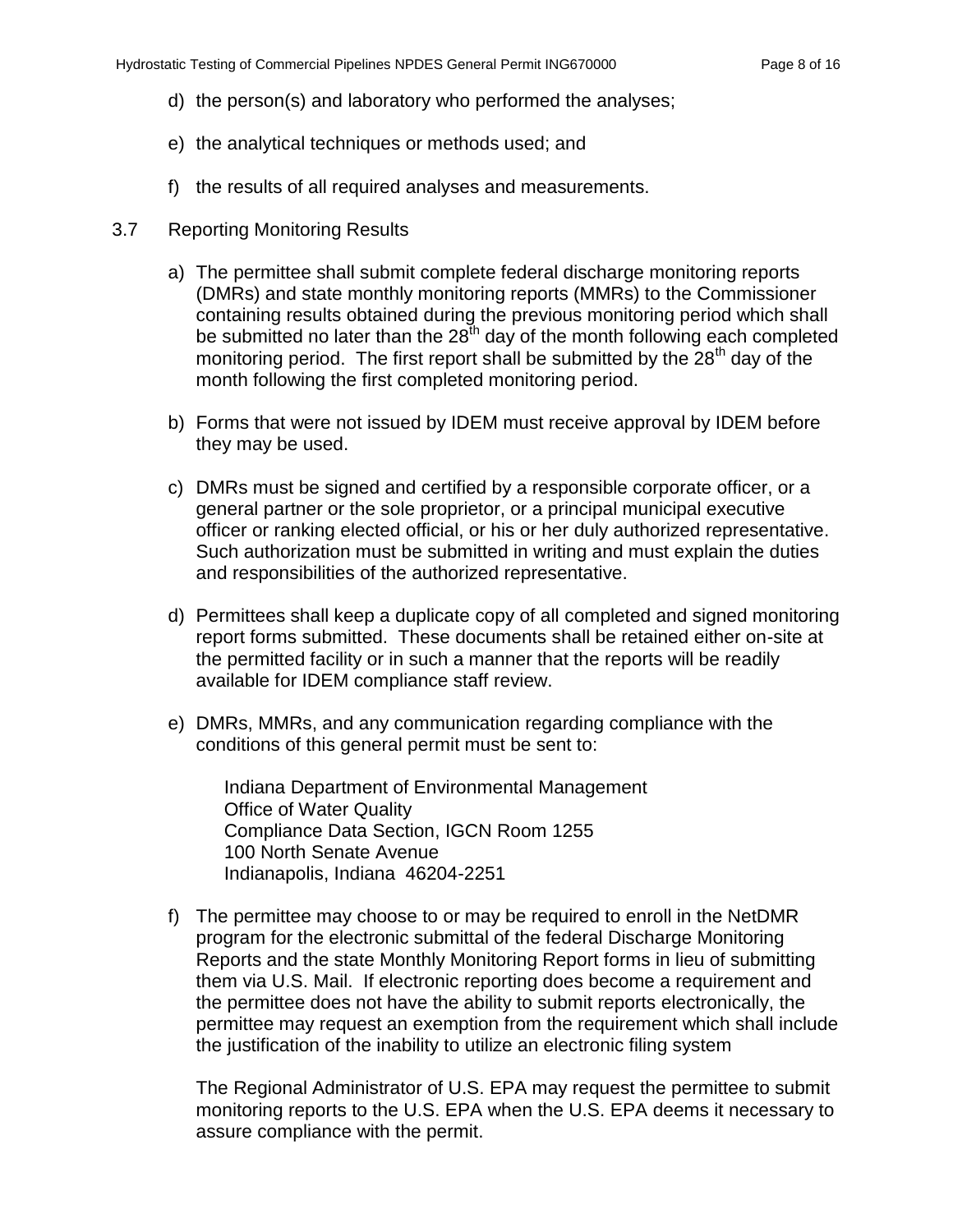## <span id="page-9-0"></span>3.8 Reporting Effluent Data on the Federal Discharge Monitoring Reports

- a) Effluent concentrations less than the limit of detection (LOD) shall be reported on the Discharge Monitoring Report (DMR) forms as < (less than) the value of the LOD. For example, when a substance is not detected at a concentration of 0.1  $\mu$ g/l, report the value as <0.1  $\mu$ g/l.
- b) Effluent concentrations greater than or equal to the LOD and less than the LOQ that are reported on a DMR shall be reported as the actual value and annotated on the DMR to indicate that the value is not quantifiable.
- <span id="page-9-1"></span>3.9 Records Retention

All records and information resulting from the monitoring activities required by this permit, including all records of analyses performed, calibration and maintenance of instrumentation, and recording from continuous monitoring instrumentation shall be retained for a minimum of three (3) years. All records shall be kept at the permitted facility or in such a manner that the reports will be readily available for IDEM compliance staff review. The three-year retention requirement shall be extended in the following circumstances:

- a) automatically during the course of any litigation regarding the discharge of pollutants by the permittee or regarding promulgated effluent guidelines applicable to the permittee; or
- b) as requested by the Regional Administrator of U.S. EPA or the Commissioner.

#### <span id="page-9-2"></span>3.10 Reopening Clause

This general permit may be modified, or alternately, revoked and reissued, after public notice and opportunity for hearing to include any applicable effluent limitation or standard issued or approved under  $301(b)(2)(C)$ ,  $(D)$  and  $(E)$ ,  $304$   $(b)(2)$ , and 307(a)(2) of the Clean Water Act, when the effluent limitation or standard so issued or approved:

a) contains different conditions or is otherwise more stringent than any effluent limitation in the permit; or

b) controls any pollutant not limited in the permit.

When this general permit is modified or revoked and reissued all persons regulated under it will be notified by IDEM. Those persons notified under this Section, within one hundred twenty (120) days of the receipt of notification, shall complete one (1) of the following:

1) submit a complete NOI containing the information required under the modified or reissued permit; or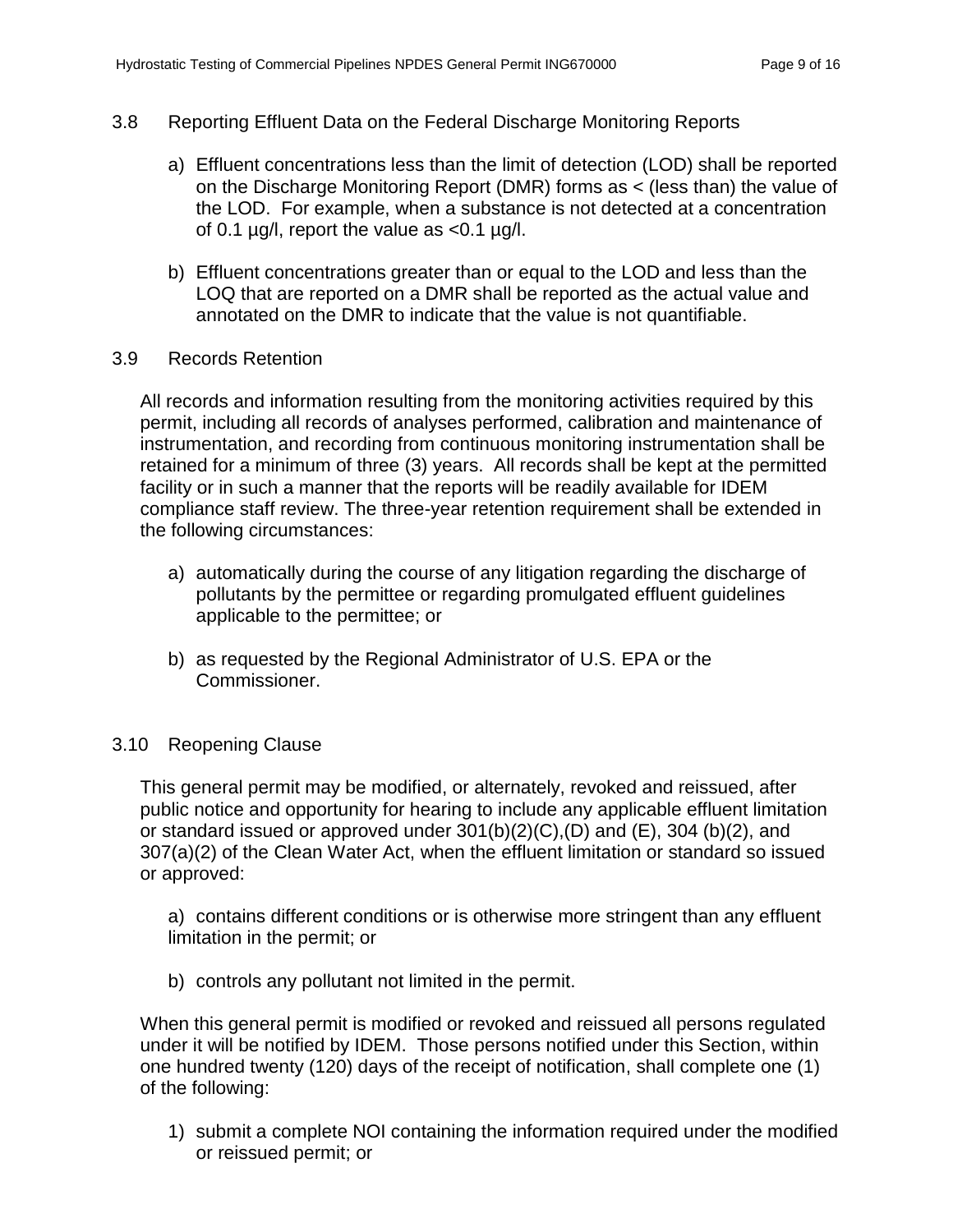- 2) apply for an individual NPDES permit.; or
- 3) submit a Notice of Termination (NOT) of discharge.

# <span id="page-10-0"></span>**4.0 NOTICE OF INTENT (NOI) REQUIREMENTS**

## <span id="page-10-1"></span>4.1 NOI Format

A person seeking coverage under this general permit shall submit a complete and timely Notice of Intent (NOI) form for this specific general permit which will be provided by the Commissioner. The NOI form must be signed by a person who has the appropriate signatory authority as required by 40 CFR 122.22.

The NOI shall be submitted to IDEM according to Section 4.3 of this general permit.

- <span id="page-10-2"></span>4.2 Deadlines for NOI Submittal
	- a) For a new pipeline, an NOI shall be submitted at least thirty (30) days before any discharge occurs.
	- b) For a pipeline that has existing, effective coverage under the former general permit (327 IAC 15-11) on the effective date of this general permit, the existing coverage shall automatically be extended provided that the permittee takes one of the following actions within ninety (90) days following the date that the Commissioner makes the NOI form available to the permittee.
		- 1) The permittee submits a new NOI in accordance with Section 4.0 of this general permit to affirm he/she intends to comply with the requirements of this new general permit;
		- 2) The permittee notifies IDEM in writing of his/her intent to terminate general permit coverage in accordance with Section 5.0 of this general permit; or
		- 3) The permittee submits an individual NPDES application or modification to IDEM for the existing discharge permitted by the former general permit. In such cases, the general permit coverage will remain in effect until the effective date of coverage under an individual NPDES permit.
	- c) For subsequent renewals of coverage under this general permit, an NOI shall be submitted not less than ninety (90) days before the permit expires. If, upon review of the conditions and requirements of the reissued permit, the applicant determines that coverage under said permit is not appropriate for the site, he/she may, within 90 days, withdraw the NOI and submit either an application for an individual NPDES permit, or a Notice of Termination (see section 5.0 of this permit).
	- d) In the case of a transfer of ownership, an NOI must be submitted not less than thirty (30) days before the transfer. Additional requirements for the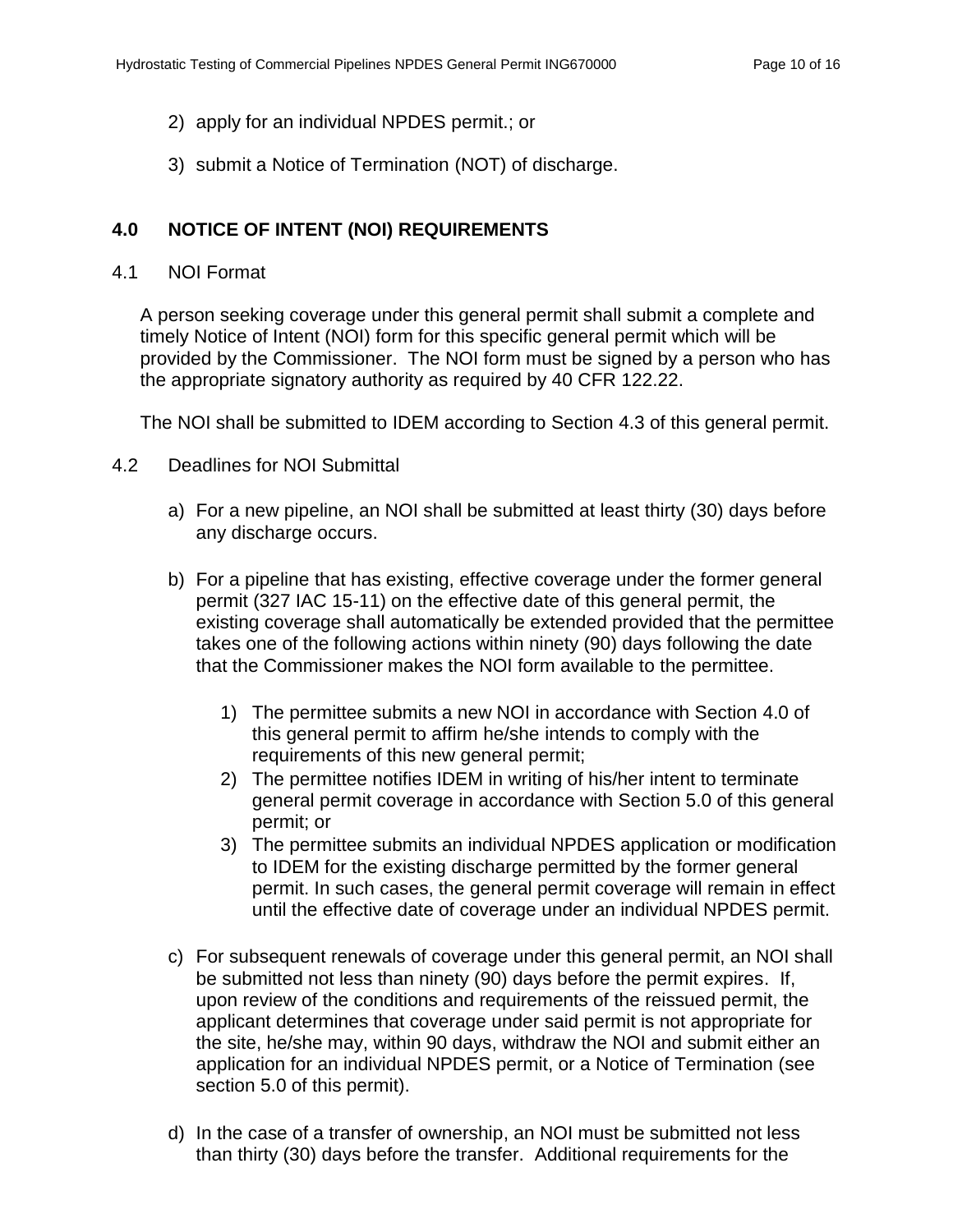transfer of general permit coverage are found in Section 6.2 of this general permit.

- e) The Commissioner may, with good cause shown in writing, extend any of the submission deadline time periods required above.
- <span id="page-11-0"></span>4.3 Submitting the NOI and Processing Fee

The Notice of Intent and all supporting documents and fees shall be submitted as follows:

> Submit hard copies to this address: Indiana Department of Environmental Management Office of Water Quality, NPDES General Permits 100 North Senate Avenue, IGCN Room 1255 Indianapolis, IN 46204-2251

IDEM continues to develop means of electronic submittals for Notice of Intent and Notice of Termination forms. Upon availability and notification by the Commissioner of an electronic application process, a person may choose to, or may be required to, utilize this process to file the NOI, NOT and other submission requirements. If the electronic application process does become a requirement and the person does not have the ability to submit NOIs or NOTs electronically, the permittee may request an exemption from the requirement which shall include the justification of the inability to utilize an electronic filing system.

<span id="page-11-1"></span>4.4 NOI Content Requirements

The following information must be included in an NOI:

- a) name of the operator of the site and operator's email and mailing addresses and telephone number;
- b) name of the owner of the site and owner's email and mailing addresses and telephone number;
- c) name, telephone number, email and mailing addresses of a contact person who is knowledgeable about the site;
- d) name of contact for submission of monthly monitoring reports and contact's telephone number and email and mailing addresses for submission of monthly monitoring reports;
- e) the location address of the site itself, and the latitudinal and longitudinal coordinates (to the nearest second) of the center of the site;
- f) four digit SIC (Standard Industrial Classification) code that best describes the primary activity conducted at the site;
- g) brief description of the activities conducted at the site that result in the discharge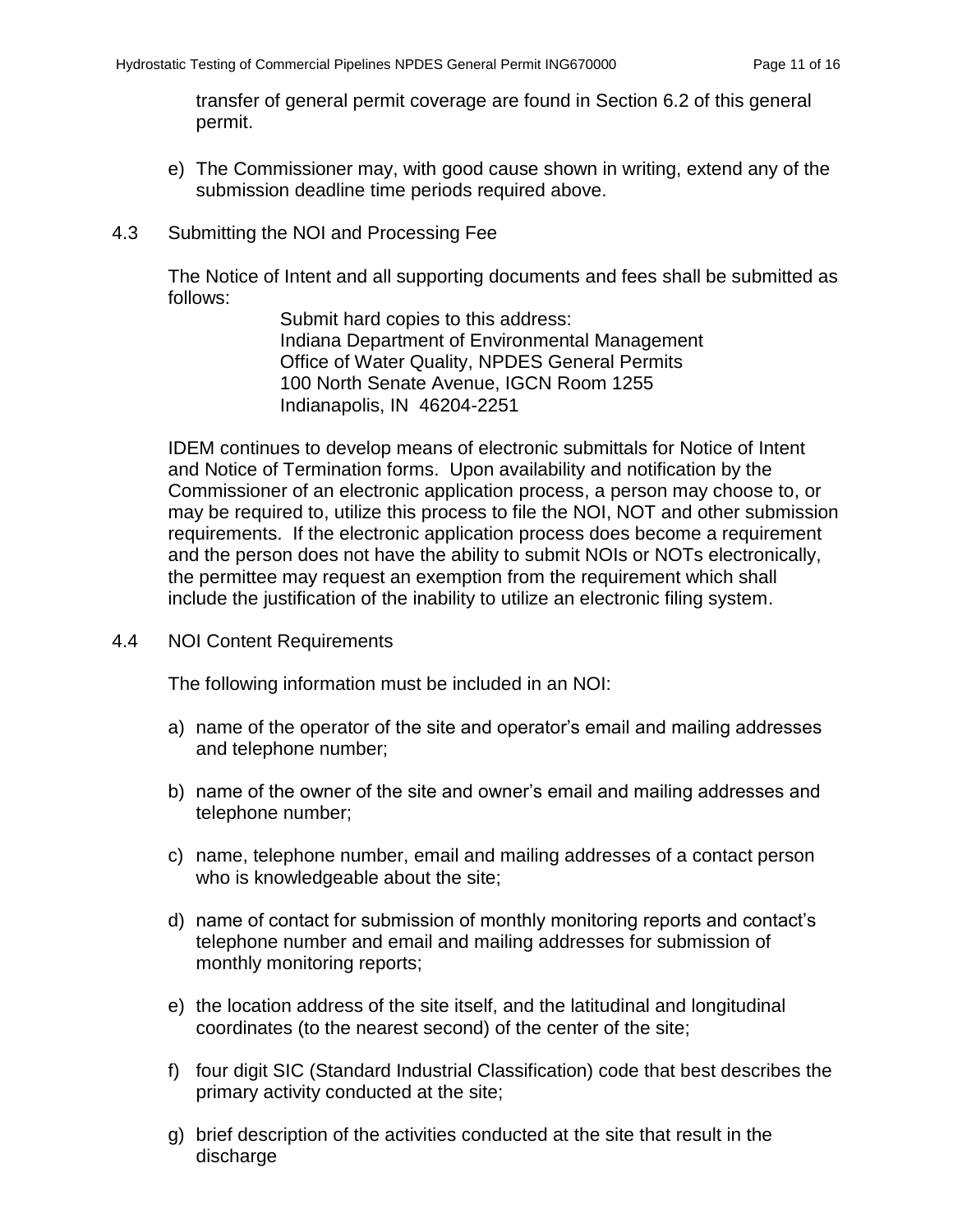- h) estimate of the volume of hydrostatic test water to be discharged, in million gallons per day (mgd);
- i) latitudinal and longitudinal coordinates of each outfall location that will be discharging hydrostatic test water, including outfall numbers;
- j) location of each sampling point;
- k) name of the surface waters receiving each discharge;
- l) identification of the source of the water to be used for hydrostatic testing (i.e. municipal, well, or surface water);
- m) facility location map which identifies, via names of at least two intersecting nearby streets and any permanent structures, the location of the site where the activity resulting in the discharge will be conducted, the location where the discharge will occur, and the waters receiving the discharge. The facility map must show boundaries which extend at least a one mile radius beyond the facility property. Multiple maps may be used if the location of the receiving stream is sufficiently distant from the site that too much detail is lost on the site map if only one is used;
- n) a completed Potentially Affected Parties form (per IC 4-21.5, and mailing labels with the mail codes (Mail Code 65-42 PS) inserted on the first line of the label for each person listed;
- o) The NOI letter must also contain proof of publication of the following statement in a newspaper of the largest circulation in the area of the discharge: (*Supply facility name, address, address of the location of the discharging facility*) "is submitting a Notice of Intent to notify the Indiana Department of Environmental Management of our intent to comply with the requirements under the National Pollutant Discharge Elimination System (NPDES) general permit ING670000 for discharges of hydrostatic test water from commercial pipelines. Discharge will be to (*supply the names of the streams or water bodies receiving the discharge(s*)".

"Any person wishing further information about this discharge may contact (*supply facility contact person's Name and telephone or email information*). The decision to issue coverage under this NPDES general permit for this discharge is appealable as per IC 13-15-6. Any person who wants to be informed of IDEM's decision regarding granting or denying coverage to this facility under this NPDES permit, and who wants to be informed of procedures to appeal the decision may contact IDEM's offices at [OWQWWPER@idem.IN.gov](mailto:OWQWWPER@idem.IN.gov) to be placed on a mailing list to receive notification of IDEM''s decision".

p) documentation of IDEM pre-approval for the use of any water treatment additives (WTAs) to be used with the hydrostatic test water;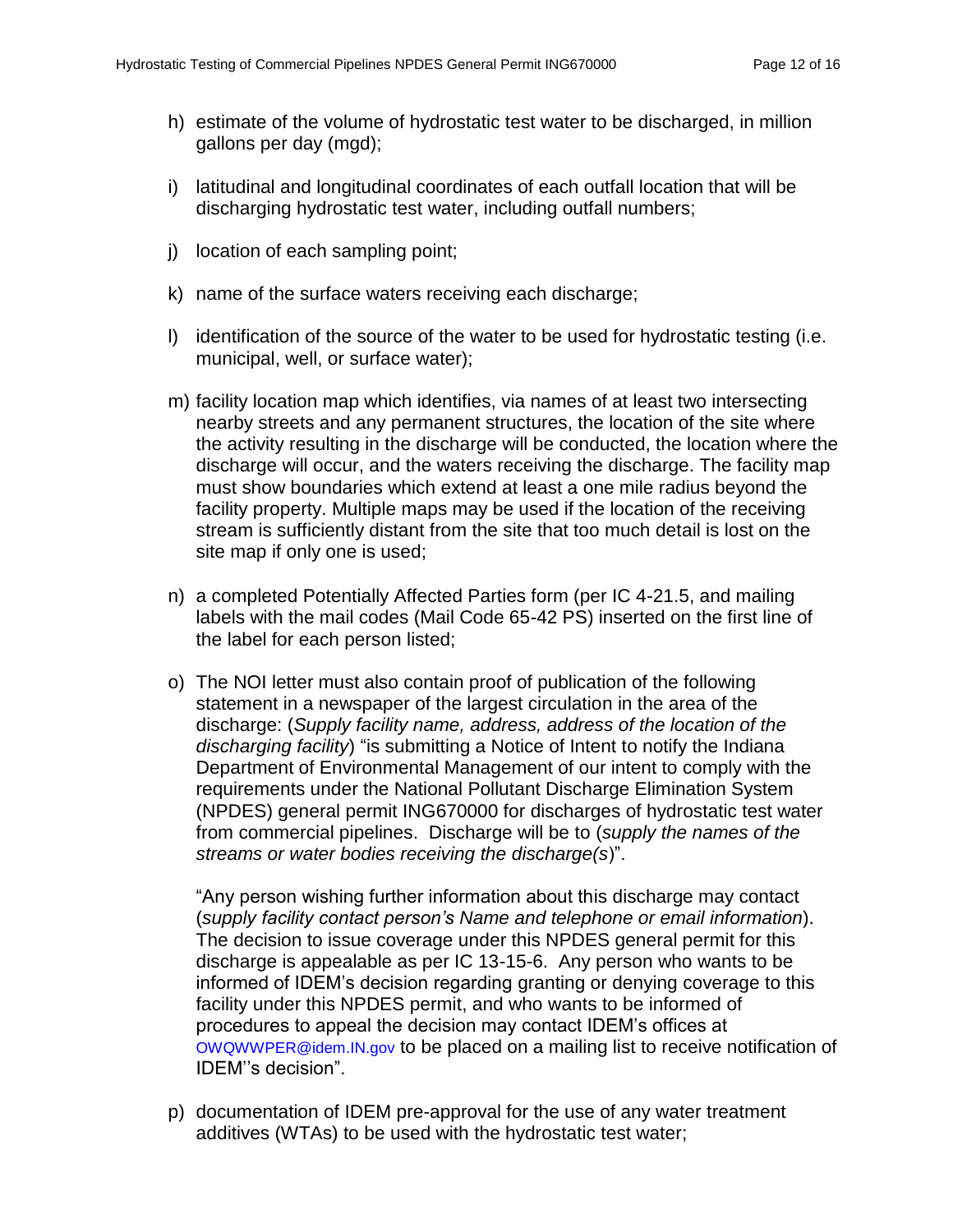- q) required permit application fee as per IC 13-18-20-12;
- r) certification statement signed by the authorized signatory as set forth in 40 CFR 122.22.

## <span id="page-13-0"></span>**5.0 REQUESTING TERMINATION OF COVERAGE**

A permittee may request termination of coverage under this general permit when discharges of hydrostatic test water to surface waters of the State have ceased. In order to do so, the permittee shall complete and submit a Notice of Termination (NOT) according to Section 4.3 of this permit.

The permittee will continue to be responsible for submitting all reports required by this permit and for remitting annual permit maintenance fees billed according to Indiana Statute IC 13-18-20 until IDEM approves the NOT.

## <span id="page-13-1"></span>**6.0 ADDITIONAL REQUIREMENTS**

<span id="page-13-2"></span>6.1 Standard Conditions for General Permits

The following standard permit conditions are incorporated by reference, as applicable to general permits.

| <b>Standard Conditions</b>                          | <b>Federal Regulatory Cite</b> |
|-----------------------------------------------------|--------------------------------|
| Duty to comply<br>a)                                | 40 CFR 122.41(a)               |
| Duty to reapply<br>b)                               | 40 CFR 122.41(b)               |
| Need to halt or reduce activity not a defense<br>C) | 40 CFR 122.41(c)               |
| Duty to mitigate<br>d)                              | 40 CFR 122.41(d)               |
| Proper operation and maintenance<br>e)              | 40 CFR 122.41(e)               |
| Permit actions                                      | 40 CFR 122.41(f)               |
| <b>Property rights</b><br>g)                        | 40 CFR 122.41(q)               |
| Duty to provide information<br>h)                   | 40 CFR 122.41(h)               |
| Inspection and entry                                | 40 CFR 122.41(i)               |
| Monitoring and records                              | 40 CFR 122.41(i)               |
| <b>Signatory requirements</b><br>k)                 | 40 CFR 122.41(k)               |
| <b>Reporting requirements</b><br>Ð                  | 40 CFR 122.41(I)               |
| <b>Bypass reporting</b><br>m)                       | 40 CFR 122.41(m)               |
| Upset reporting<br>n)                               | 40 CFR 122.41(n)               |
| o) Additional reporting requirement for existing    | 40 CFR 122.42(a)               |
| manufacturing, commercial, mining, and              |                                |
| silvicultural dischargers                           |                                |

#### <span id="page-13-3"></span>6.2 Change of Ownership/Transfer

Coverage under this permit may be transferred in the event that the facility is sold or transferred to a new owner or operator when the following occurs: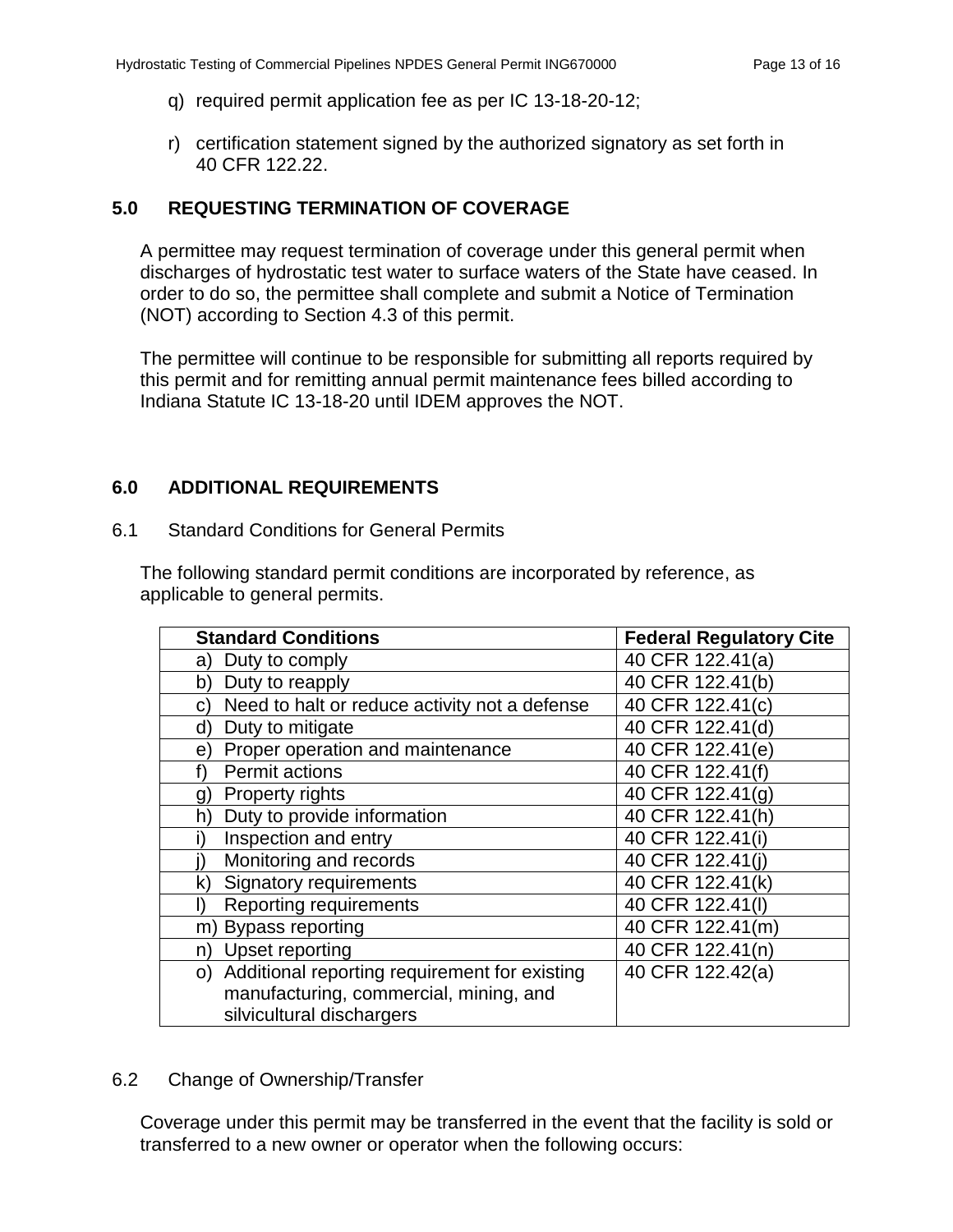- a) the current permittee notifies IDEM at least thirty (30) days in advance of the proposed transfer date.
- b) a written agreement containing a specific date of transfer of permit responsibility and coverage between the current permittee and the transferee (including acknowledgment that the existing permittee is liable for violations up to that date, and the transferee is liable for violations from that date on) is submitted to IDEM.
- c) The transferee certifies in writing to IDEM the intent to operate the facility without making such material and substantial alterations or additions to the facility as would significantly change the nature or quantities of pollutants discharged.
- d) In addition to the submittal of the written agreement for transfer the new owner or operator must also submit a new NOI in accordance with the provisions of Section 4.0 of this permit.
- <span id="page-14-0"></span>6.3 Planned Changes in Facility or Discharge

The permittee shall give notice to IDEM no later than thirty (30) days prior to the initiation of any physical alterations or additions to the permitted facility that will or may:

- a) result in a discharge from a point previously not identified in the NOI;
- b) result in the facility meeting one of the criteria for determining whether the facility is a new source as defined in 40 CFR 122.29(b);
- c) change the nature or increase the quantity of pollutants discharged. This notification applies to pollutants which are subject either to effluent limitations in the general permit, or to notification requirements under 40 CFR 122.42(a)(1); or
- d) change the amount or frequency of the discharge.

Changes resulting in the addition (item a above) or deletion of a discharge point will necessitate the submission of a new NOI requesting this amendment, along with the appropriate fee in accordance with IC 13-18-20-12.

# <span id="page-14-1"></span>6.4 Other Information

When the permittee becomes aware of a failure to submit any relevant facts or the submission of incorrect information in a NOI or in any report, the permittee shall promptly submit such facts or corrected information to the Commissioner.

The permittee shall promptly provide to IDEM written notice of any changes to items listed on the NOI. These would include: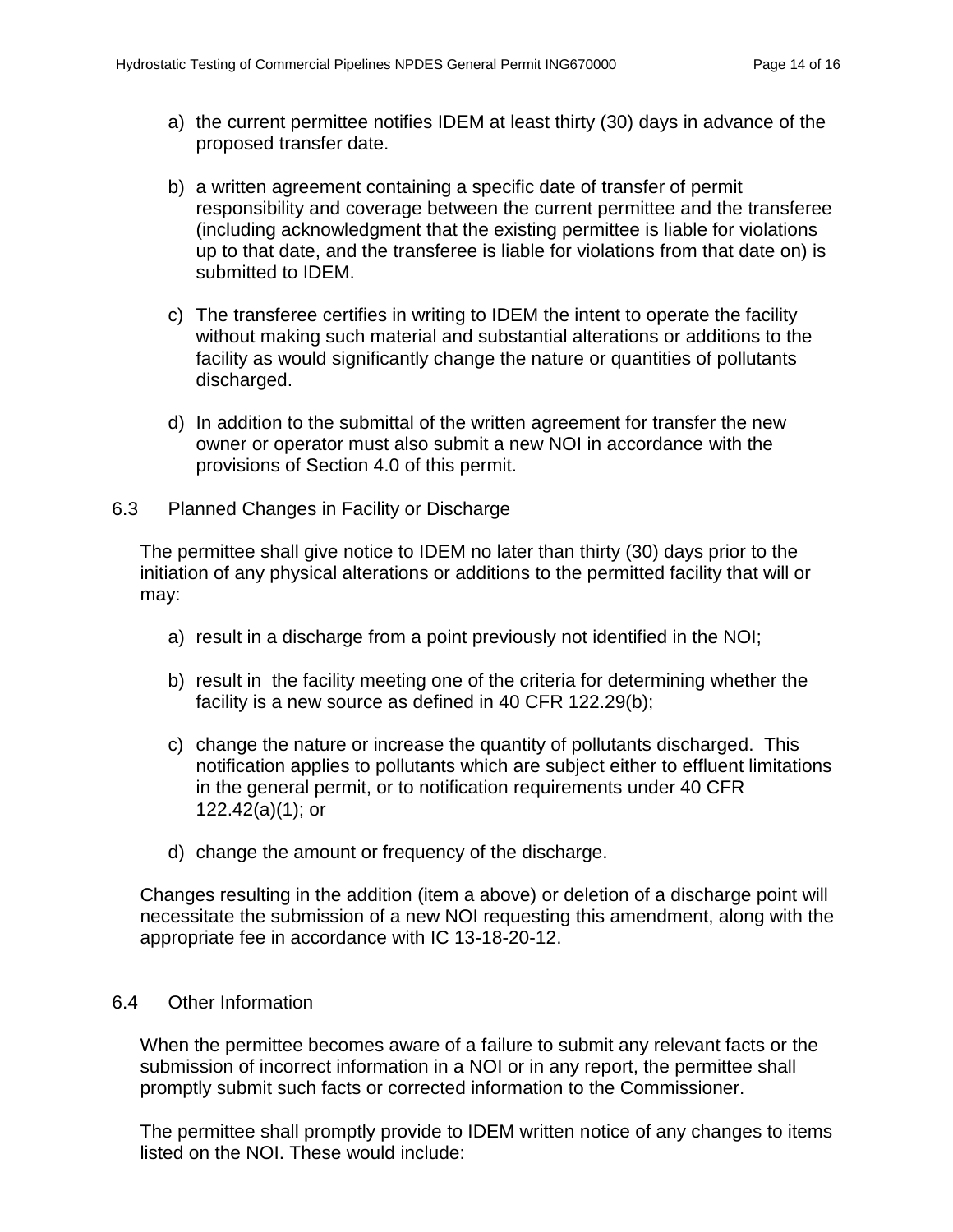a) any changes in contacts or responsible party;

b) any changes to addresses- mailing address or email address- for any contact or responsible party;

c) any changes to telephone numbers for any contact person or responsible party,

d) any changes involving the person or position with delegated signature authority for any forms or reports required by this general permit as set forth in Section 6.1(k) of this general permit.

#### <span id="page-15-0"></span>6.5 Effect of Noncompliance

All discharges shall be consistent with the terms and conditions of this general permit. Any noncompliance constitutes a violation of applicable State and Federal laws, the Clean Water Act and IC 13 and is grounds for enforcement action, termination of coverage under the permit, requiring an individual permit, and/or denial of permit coverage renewal.

When IDEM or the U.S. EPA determines that the effluent limitations contained in Sections 2.1 or 2.2 of this general permit are not being met consistently, or that the discharge is causing or contributing to an excursion above any applicable water quality standard, the permittee may be notified by the Commissioner in writing that an individual permit application is necessary.

#### <span id="page-15-1"></span>6.6 Reporting Spills and Noncompliance

The permittee must monitor for, identify, and report to IDEM any adverse incidents (including spills and leaks) which reach any surface water of the state. When the permittee observes or is otherwise made aware of any permit noncompliance or any adverse incident that may have resulted from a discharge from the permitted facility, the permittee must notify IDEM by telephone at **(888) 233-7745:**

- a) immediately for bypasses, adverse incidents or noncompliance which pose a significant danger to human health or the environment, and
- b) as soon as possible but within two (2) hours of discovery for any bypasses, adverse incidents, or noncompliance resulting in death or acute injury or illness to animals or humans (see "Spill Response and Reporting Requirements" in 327 IAC 2-6.1).

The permittee shall report any noncompliance and other information that is subject to the reporting requirements of 40 CFR 122.41(l)-(m) and 40 CFR 122.42(a) of this general permit within 24 hours of the person becoming aware of the permit noncompliance if it does not meet either of the conditions listed above. The permittee shall make the oral reports to IDEM by calling (317) 232-8670 during regular business hours or by calling (317) 233-7745 ((888) 233-7745 toll free in